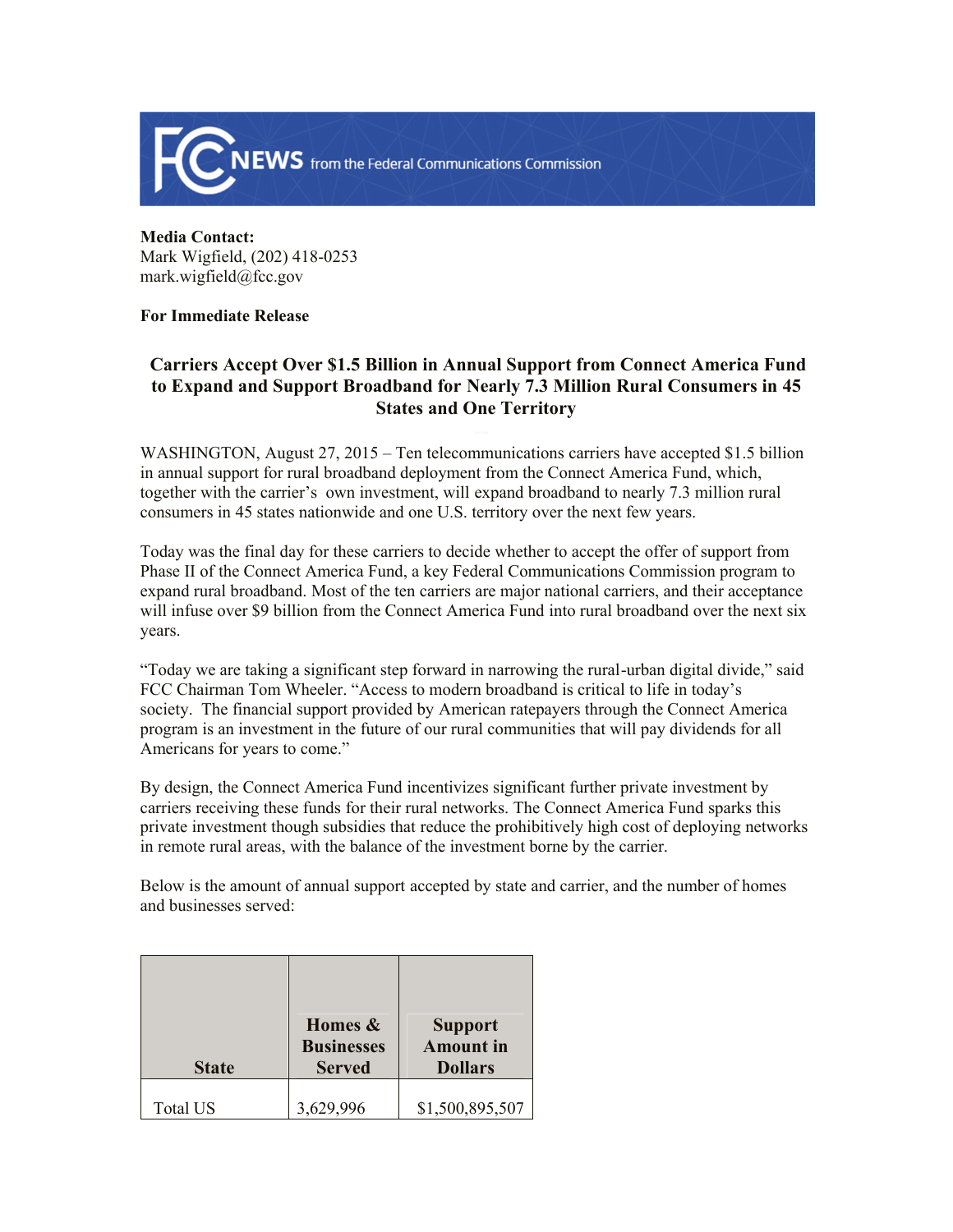| AL             | 126,497 | \$44,767,752 |
|----------------|---------|--------------|
| AR             | 129,812 | \$54,276,126 |
| AZ             | 46,526  | \$23,370,158 |
| $CA*$          | 231,835 | \$98,330,096 |
| CO             | 53,139  | \$26,509,143 |
| <b>CT</b>      | 1,388   | \$435,139    |
| FL             | 80,909  | \$26,836,154 |
| GA             | 134,005 | \$50,858,551 |
| H <sub>I</sub> | 11,081  | \$4,424,319  |
| IA             | 88,214  | \$53,200,244 |
| ID             | 22,379  | \$11,502,990 |
| $\mathbb{L}$   | 92,519  | \$50,128,844 |
| $\mathbb{N}$   | 135,082 | \$51,128,227 |
| KS             | 64,393  | \$35,443,694 |
| ΚY             | 152,742 | \$54,573,721 |
| LA             | 99,302  | \$37,378,605 |
| MA             | 252     | \$63,258     |
| <b>ME</b>      | 35,500  | \$13,289,220 |
| MI             | 180,377 | \$60,512,568 |
| MN             | 170,355 | \$85,622,871 |
| M <sub>O</sub> | 189,323 | \$93,728,312 |
| MP             | 11,143  | \$2,627,177  |
| MS             | 139,269 | \$51,506,992 |
| MT             | 35,941  | \$16,310,111 |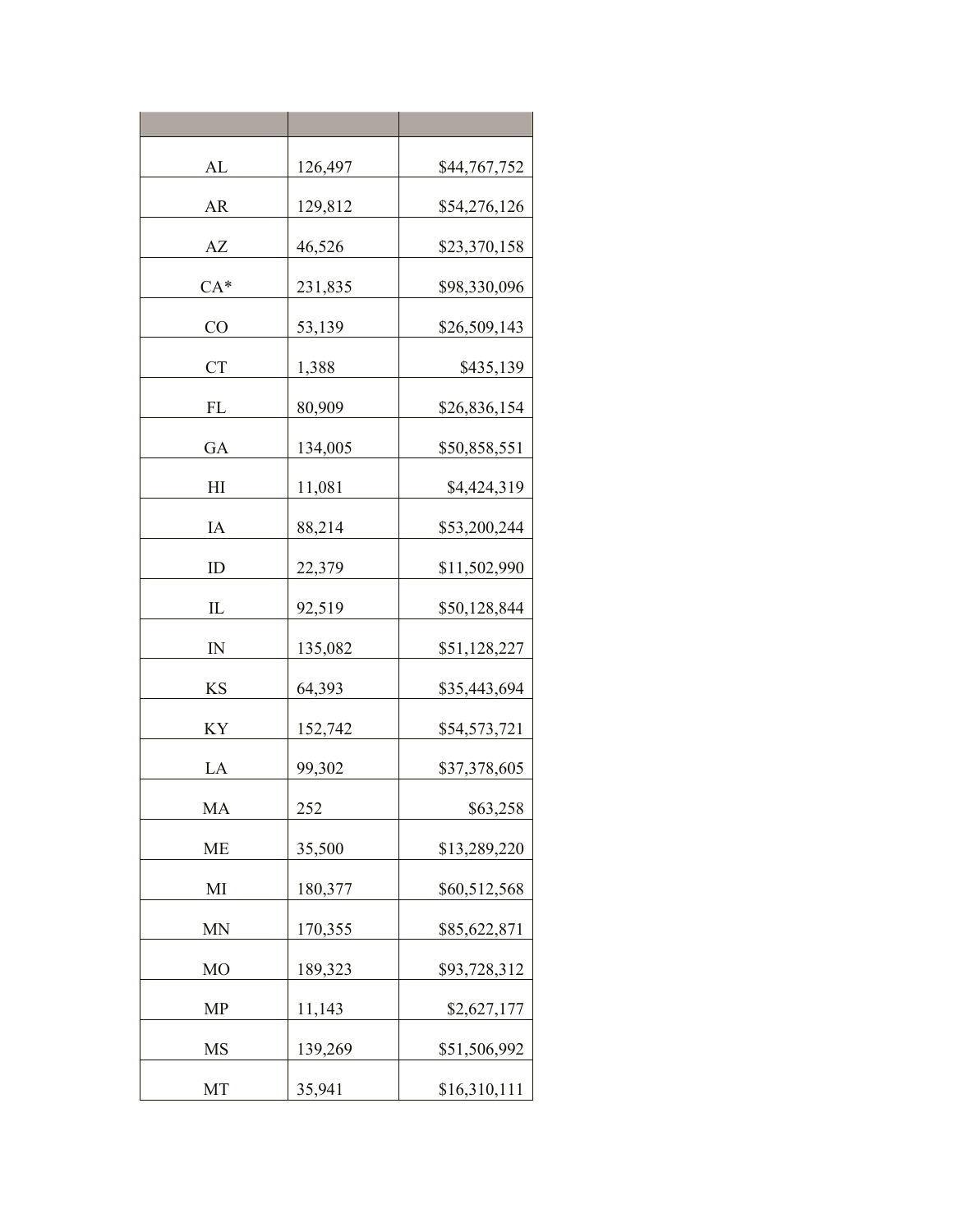| NC        | 68,267  | \$19,055,517 |
|-----------|---------|--------------|
| ND        | 8,044   | \$5,656,741  |
| <b>NE</b> | 35,839  | \$23,215,615 |
| NH        | 13,131  | \$4,376,606  |
| NJ        | 1,881   | \$450,340    |
| <b>NM</b> | 32,340  | \$15,369,074 |
|           |         |              |
| NV        | 5,235   | \$2,451,840  |
| NY        | 59,627  | \$21,444,471 |
| OН        | 166,967 | \$58,483,365 |
| ОK        | 17,391  | \$8,003,516  |
| <b>OR</b> | 50,327  | \$21,657,260 |
| PA        | 76,777  | \$27,694,806 |
| <b>SC</b> | 49,358  | \$16,286,714 |
| <b>SD</b> | 15,071  | \$9,117,215  |
| TN        | 93,422  | \$29,927,295 |
| TX *      | 212,492 | \$93,131,882 |
| UT        | 9,506   | \$4,441,848  |
| VA        | 52,433  | \$16,588,786 |
| VT        | 28,399  | \$8,789,359  |
| WA        | 81,865  | \$34,421,951 |
| WI        | 230,451 | \$95,438,696 |
| WV        | 89,190  | \$38,068,337 |

In April, these ten carriers were offered \$1,675,810,041 in support on a state-wide basis from the Connect America Fund, and have now accepted all but \$174,914,534. In states where carriers have declined support, the subsidies will be awarded by a competitive bidding process.

According to the FCC's latest Broadband Progress Report, nearly one in three rural Americans